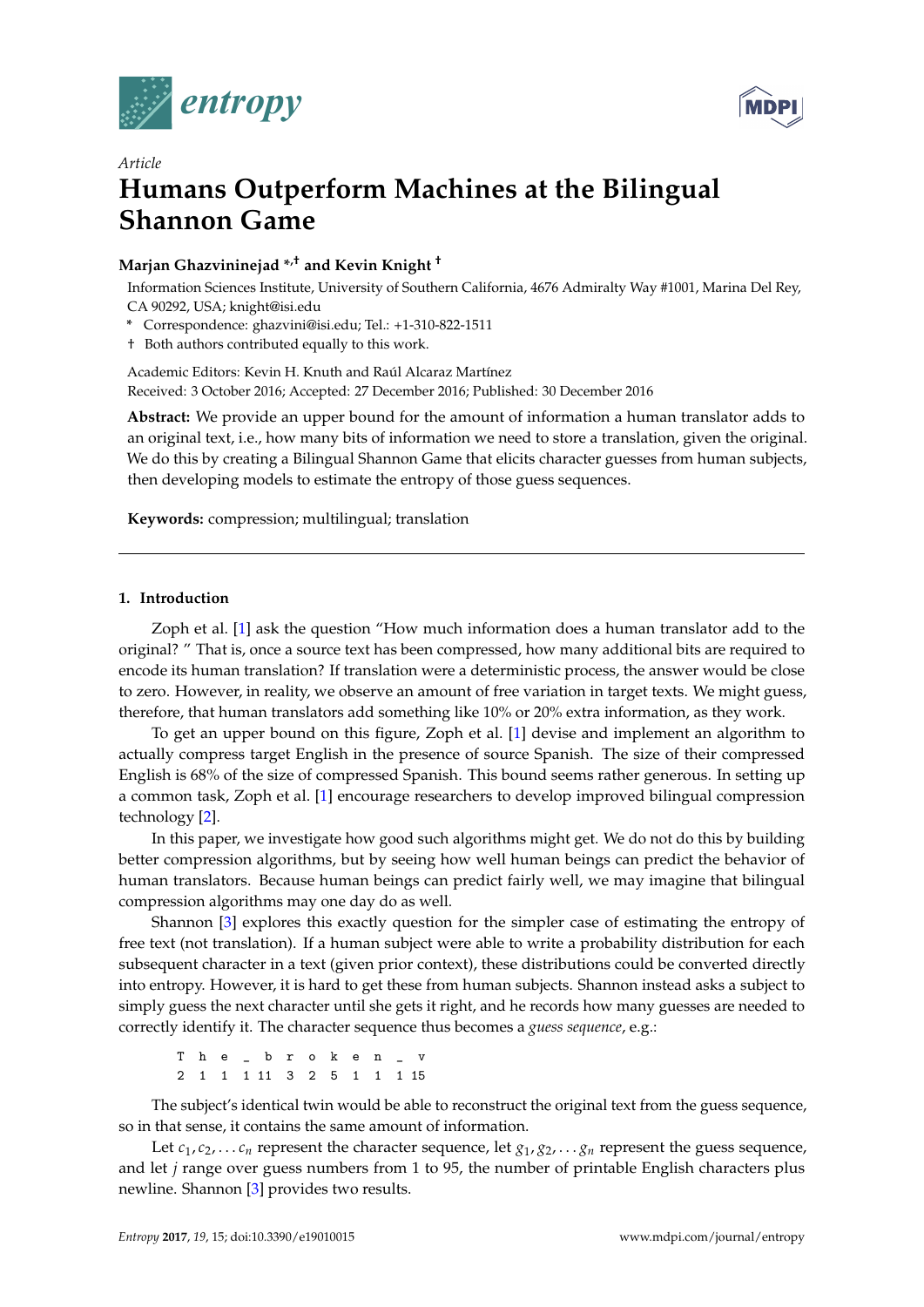(*Upper Bound*). The entropy of  $c_1, c_2, \ldots c_n$  is no greater than the unigram entropy of the guess sequence:

$$
-\frac{1}{n}\log(\prod_{i=1}^{n} P(g_i)) = -\frac{1}{n}\sum_{i=1}^{n} \log(P(g_i)) = -\sum_{j=1}^{95} P(j)\log(P(j))
$$

This is because this unigram entropy is an upper bound on the entropy of  $g_1, g_2, \ldots, g_n$ , which equals the entropy of  $c_1, c_2, \ldots c_n$ . In human experiments, Shannon obtains an upper bound of 1.3 bits per character (bpc) for English, significantly better than the character n-gram models of his time (e.g., 3.3 bpc for trigram).

(*Lower Bound*). The entropy of  $c_1, c_2, \ldots c_n$  is no less than:

$$
\sum_{j=1}^{95} j \cdot [P(j) - P(j+1)] \cdot \log(j)
$$

with the proof given in his paper. Shannon reported a lower bound of 0.6 bpc.

#### *1.1. Contributions of This Paper*

Table [1](#page-1-0) gives the context for our work, drawing prior numbers from Zoph et al. [\[1\]](#page-9-0). By introducing results from a Bilingual Shannon Game, we show that there is significant room for improving bilingual compression algorithms, meaning there is significant unexploited redundancy in translated texts. Our contributions are:

- 1. A web-based bilingual Shannon Game tool.
- 2. A collection of guess sequences from human subjects, in both monolingual and bilingual conditions.
- 3. An analysis of machine guess sequences and their relation to machine compression rates.
- 4. An upper bound on the amount of information in human translations. For English given Spanish, we obtain an upper bound of 0.48 bpc, which is tighter than Shannon's method, and significantly better than the current best bilingual compression algorithm (0.89 bpc).

<span id="page-1-0"></span>**Table 1.** Estimates of the entropy of English (in bits per character). Machine results are taken from actual compression algorithms [\[1\]](#page-9-0), while human results are computed from data elicited by the Shannon Game. The monolingual column is the original case studied by Shannon [\[3\]](#page-9-2). The bilingual column represents the number of additional bits needed to store English, given a Spanish source translation.

|                | Monolingual | <b>Bilingual</b>  |
|----------------|-------------|-------------------|
| <b>Machine</b> | 1.39        | 0.89              |
| Human          | 1.25        | 0.42 (this paper) |

## Related Work

Compression has attracted research attention for a long time, e.g., [\[4–](#page-9-3)[11\]](#page-9-4). The Hutter Prize [\[12\]](#page-9-5), a competition to compress a 100 m-word extract of English Wikipedia, was designed to futher encourage research in text compression. Bilingual and multilingual text compression is a less-studied field [\[1](#page-9-0)[,13](#page-9-6)[–18\]](#page-9-7). These papers provide different algorithms for compressing text in multilingual format, but they do not demonstrate how humans perform on this task.

Shannon [\[3\]](#page-9-2) devised an experimental method to estimate the entropy of written English. After that, many other papers used Shannon's method to calculate the entropy of English on different passages and context lengths [\[19–](#page-9-8)[22\]](#page-9-9). Other papers use Shannon's technique to measure the entropy of other languages [\[23–](#page-9-10)[27\]](#page-9-11). Shannon's method was modified by Cover and King [\[28\]](#page-9-12) who asked their subjects to gamble on the next character.

Nevill and Bell [\[29\]](#page-10-0) describe a parallel-text Shannon Game, but they work in an English-English paraphrasing scenario, with different versions of the Bible. Zoph et al. [\[1\]](#page-9-0) briefly mention a Shannon Game experiment in which human subjects guessed subsequent characters in a human translation.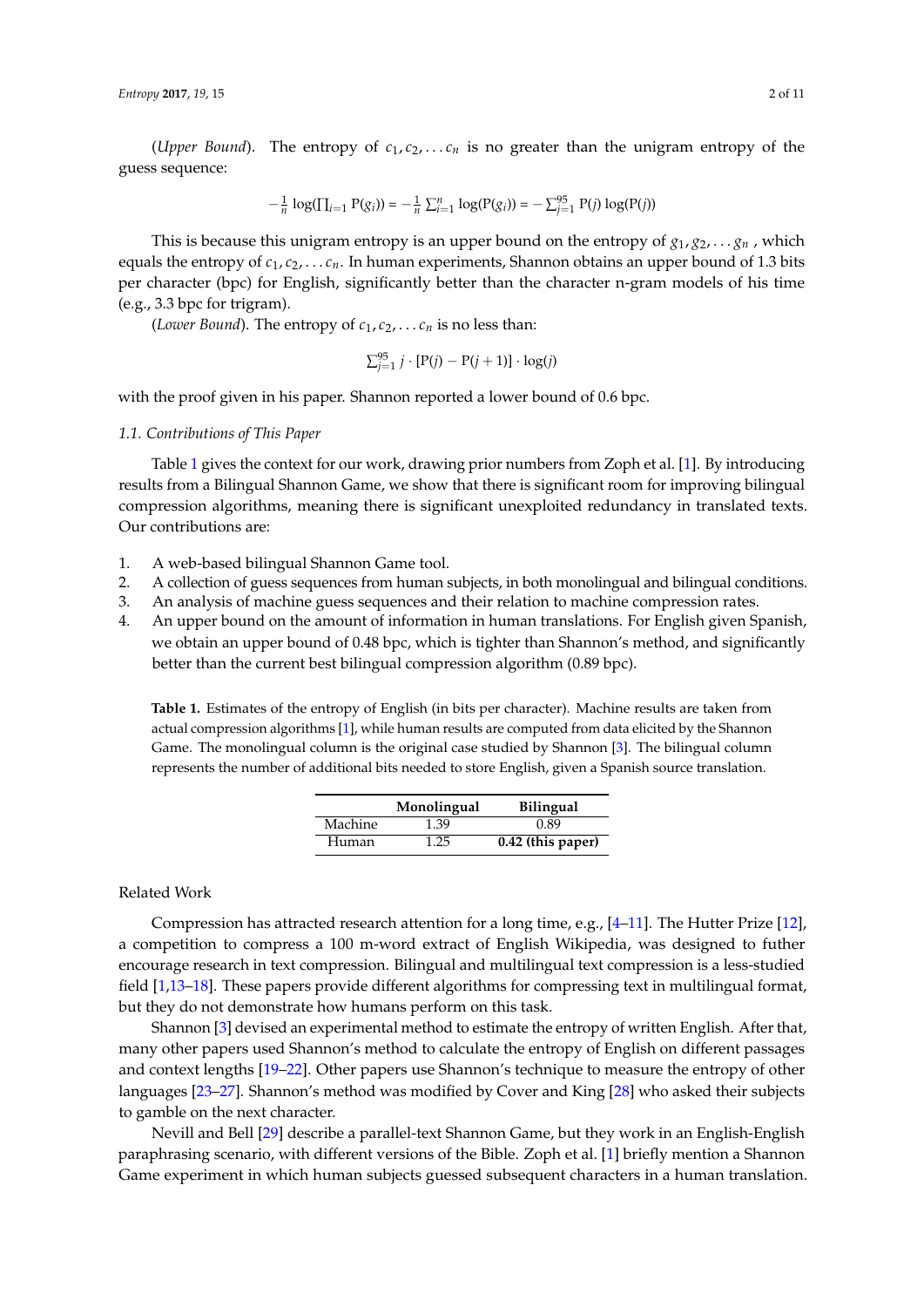They report a Shannon upper bound for English-given-Spanish guess sequences as 0.51 bpc, but they do not give details, and they do not appear to separate testing sequences from training.

We note that different text genres studied in the literature yield different results, as some genres are more predictable than others. Different alphabet sizes (e.g., 26 letters versus 95 characters) have a similar effect. Our interest is not to discover an entropy figure that holds across all genres, but rather to study the entropy gap between humans and machines, and between monolingual and bilingual settings. For this purpose, we use the state of the art Monolingual text compressor Prediction by partial matching, Variant C (PPMC) [\[6\]](#page-9-13), and the state of the art Bilingual text compressor presented in [\[1\]](#page-9-0).

## **2. Materials and Methods**

## *2.1. Shannon Game Data Collection*

Figure [1](#page-2-0) shows our bilingual Shannon Game interface. It displays the current (and previous) source sentence, an automatic Google translation (for assistance only), and the target sentence as guessed so far by the subject. The tool also suggests (for further assistance) word completions in the right panel. Our monolingual Shannon Game is the same, but with source sentences suppressed.

<span id="page-2-0"></span>

| Predict the next character:                                                                                                                                                                                                              |                                            |
|------------------------------------------------------------------------------------------------------------------------------------------------------------------------------------------------------------------------------------------|--------------------------------------------|
| <b>Current Source Sentence:</b>                                                                                                                                                                                                          | <b>Dictionary Part</b>                     |
| Exageraciones, como la condena a prision del alcalde porque leyo un poema, en lugar de debilitar sus posturas, las refuerzan entre el<br>amplio publico, por supuesto en la medida en que estas posturas son realmente fundamentalistas. | sent<br>senior<br>sentenced                |
| Google Translation of Current Source Sentence:                                                                                                                                                                                           | sends<br>send                              |
| Exaggerations, as the prison sentence of the mayor because he read a poem, rather than weaken their postures, reinforcing the broad<br>public, of course to the extent that these positions are really fundamentalists.                  | sending<br>sense<br>sentiment<br>sensitive |
| Guess the Actual Translation of Current Source Sentence:                                                                                                                                                                                 | sentence<br>sentences                      |
| Excesses such as sen                                                                                                                                                                                                                     | sen.<br>senegal<br>sensation               |
| You've tried:                                                                                                                                                                                                                            | sentencing<br>sentiments<br>seniors        |
| "a","h","-","="                                                                                                                                                                                                                          | sensors                                    |
| You can try:                                                                                                                                                                                                                             |                                            |
| ' e','t','o','i','n','s','r','d','l','o','u','m','w',f','g','y','p','b','v','k','j','x','q','z','E','T','A','O','l','N','S','H','R','O','W','F','O','Y','P','B','V','K','J','X','                                                        |                                            |
| Previous Source Sentence:                                                                                                                                                                                                                |                                            |
| Se defiende con argumentos.                                                                                                                                                                                                              |                                            |
| <b>Previous Target Sentence:</b>                                                                                                                                                                                                         |                                            |
| It is defended through reasoning.                                                                                                                                                                                                        |                                            |

**Figure 1.** Bilingual Shannon Game interface. The human subject reads the Spanish source and guesses the translation, character by character. Additional aids include a static machine translation and a dynamic word completion list.

To gather data, we asked 3 English-speaking subjects plus a team of 4 bilingual people to play the bilingual Shannon game. For each subject/team, we assigned a distinct 3–5 sentence text from the Spanish/English Europarl corpus v7 [\[30\]](#page-10-1) and asked them to guess the English characters of the text one by one. We gathered a guess sequence with 684 guesses from our team and a guess sequence with 1694 guesses from our individuals (2378 guesses in total). We also asked 3 individuals and a team of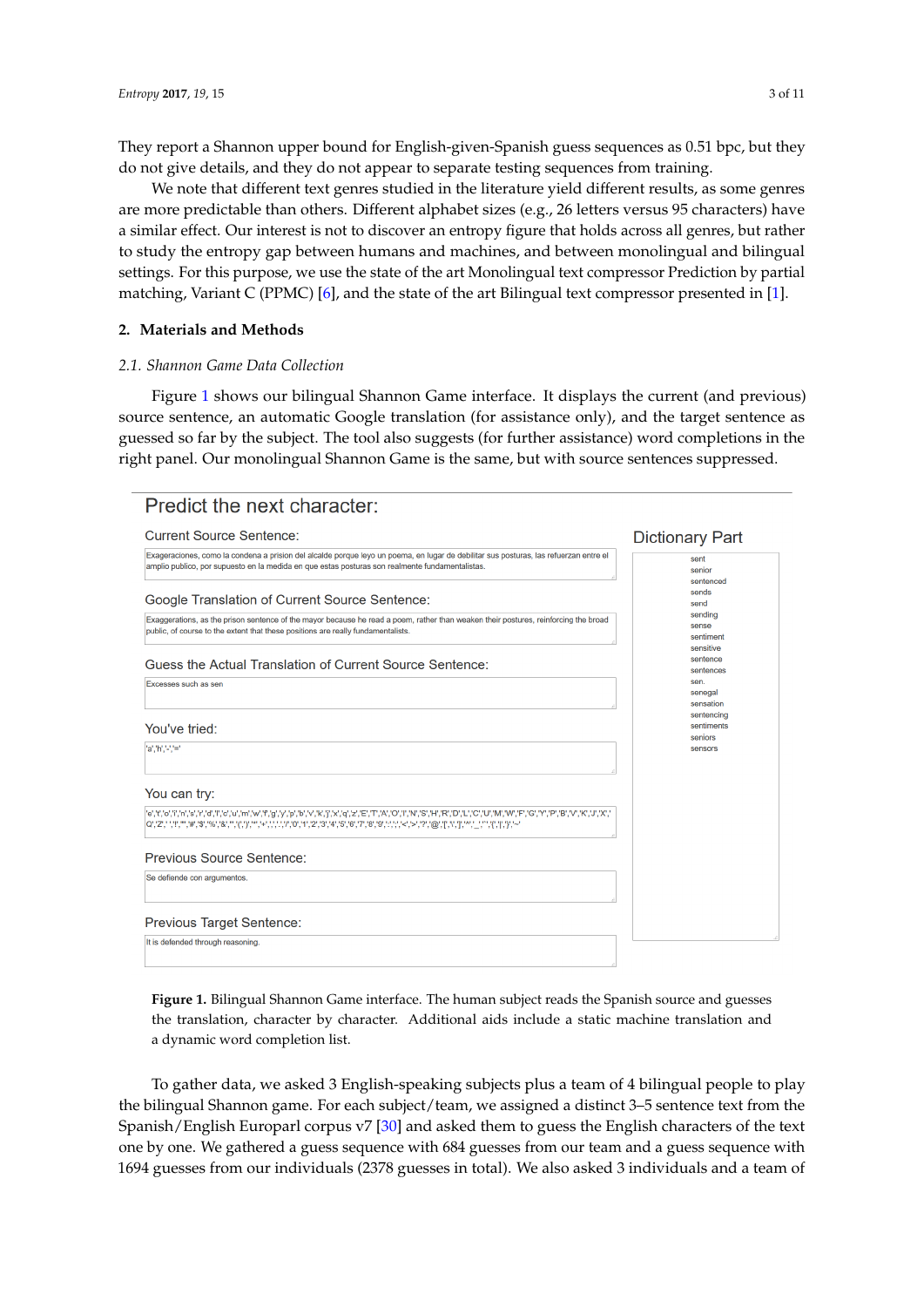3 people to play the monolingual Shannon game. We gathered a guess sequence with 514 guesses from our team and a guess sequence with 1769 guesses from our individuals (2283 guesses in total).

<span id="page-3-0"></span>Figure [2](#page-3-0) shows examples of running the monolingual and bilingual Shannon Game on the same sentence.

Monolingual Shannon Game (no source sentence)



I t \_ i s \_ d e f e n d e d \_ t h r o u g h \_ r e a s o n i n g .  $\rm w$   $\rm d$ a

**Figure 2.** Example guess data collected from the Shannon Game, in both monolingual (top) and bilingual (bottom) conditions. The human subject's guesses are shown from bottom up. For example, in the bilingual condition, after seeing '...reason', the subject guessed '.' (wrong), but then correctly guessed 'i' (right).

#### *2.2. An Estimation Problem*

Our overall task is now to estimate the (per-guess) entropy of the guess sequences we collect from human subjects, to bound the entropy of the translator's text. To accomplish this, we build an actual predictor for guess sequences. Shannon [\[3\]](#page-9-2) and Zoph et al. [\[1\]](#page-9-0) both use a unigram distribution over the guess numbers (in our case 1 to 95). However, we are free to use more context to obtain a tighter bound.

For example, we may collect 2-gram or 3-gram distributions over our observed guess sequence and use those to estimate entropy. In this case, it becomes important to divide our guess sequences into training and test portions—otherwise, a 10-gram model would be able to memorize large chunks of the guess sequences and deliver an unreasonably low entropy. Shannon [\[3\]](#page-9-2) applies some ad hoc smoothing to his guess counts before computing unigram entropy, but he does not split his data into test and train to assess the merits of that smoothing.

We set aside 1000 human guesses for testing and use the rest for training—1378 in the bilingual case, and 1283 in the monolingual case. We are now faced with how to do effective modeling with limited training data. However, before we turn to that problem, let us first work in a less limited playground, that of *machine guess sequences* rather human ones. This gives us more data to work with, and furthermore, because we know the machine's actual compression rate, we can measure how tight our upper bound is.

#### *2.3. Machine Plays the Monolingual Shannon Game*

In this section, we force the state-of-the art text compressor PPMC [\[6\]](#page-9-13) to play the *monolingual* Shannon Game. PPMC builds a context-dependent probability distribution over the 95 possible character types. We describe the PPMC estimator in detail in Appendix [A.](#page-8-0) For the Shannon Game,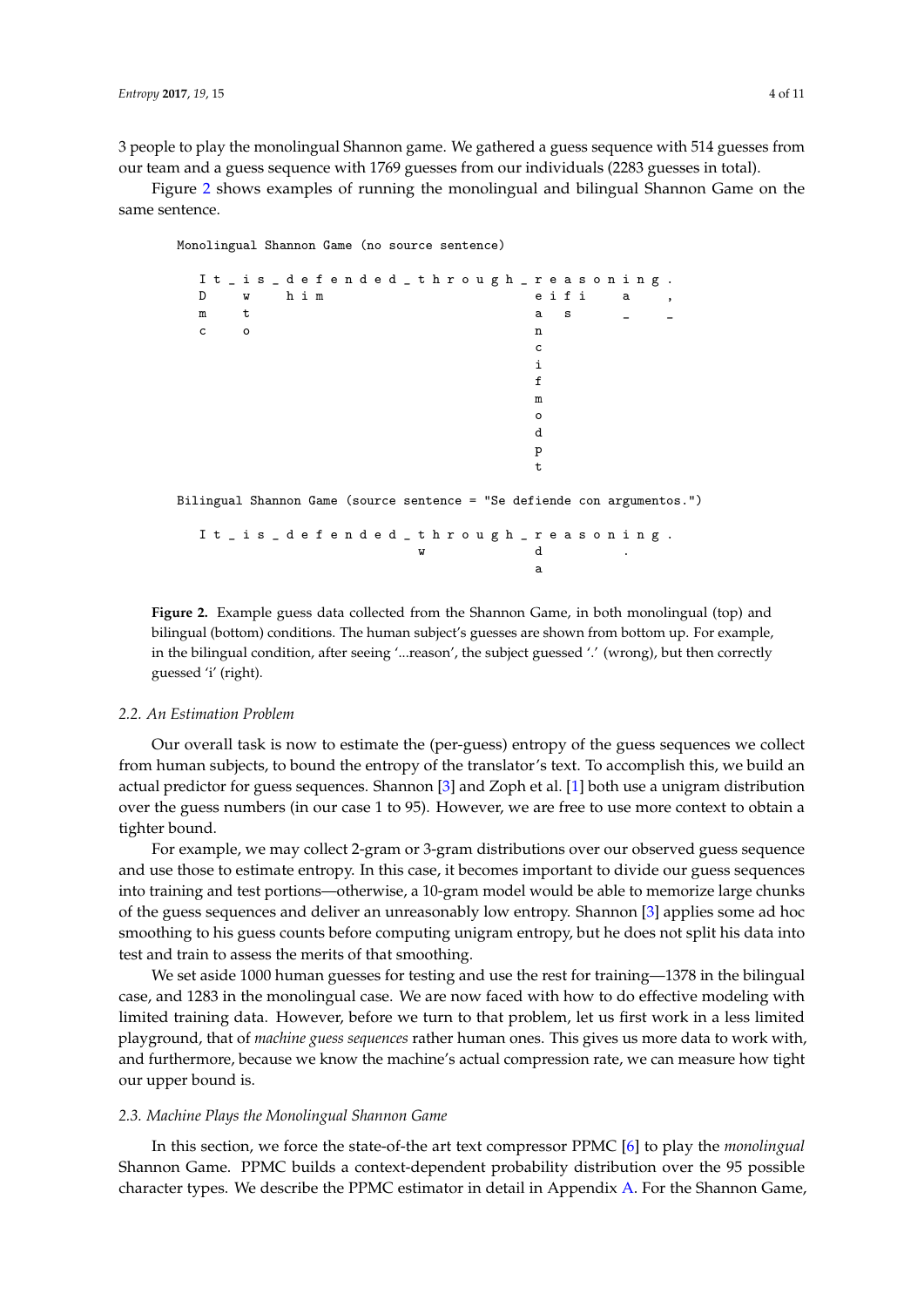we sort PPMC's distribution by probability, and continue to guess from the top down until we correctly identify the current character.

We let PPMC warm up on 50 m characters, then collect its guesses on the next 100 m characters (for training data), plus an additional 1000 characters (our test data). For the text corresponding to this test data, PPMC's actual compression rate is 1.37 bpc.

The simplest model of the training guess sequence is a unigram model. Table [2](#page-4-0) shows the unigram distribution over 100 m characters of training, for both machine and human guess data (These numbers combine data collected from individuals and from teams. In the bilingual case, teams outperformed individuals, guessing correctly on the first try 94.3% of the time, versus 90.5% for individuals. In the monolingual case, individuals and teams performed equally well).

|        | Monolingual                      |                 | <b>Bilingual</b>             |                 |  |
|--------|----------------------------------|-----------------|------------------------------|-----------------|--|
| Guess# | Machine<br>$(100 \; \mathrm{m})$ | Human<br>(1283) | Machine<br>$(100 \text{ m})$ | Human<br>(1378) |  |
| 1      | 0.732                            | 0.744           | 0.842                        | 0.916           |  |
| 2      | 0.105                            | 0.086           | 0.074                        | 0.035           |  |
| 3      | 0.047                            | 0.047           | 0.024                        | 0.013           |  |
| 4      | 0.027                            | 0.030           | 0.014                        | 0.011           |  |
| 5      | 0.017                            | 0.020           | 0.009                        | 0.005           |  |
| 6      | 0.012                            | 0.012           | 0.007                        | 0.004           |  |
| 7      | 0.009                            | 0.008           | 0.005                        | 0.001           |  |
| 8      | 0.007                            | 0.007           | 0.004                        | 0.001           |  |
| 9      | 0.006                            | 0.005           | 0.003                        | 0.001           |  |
| 10     | 0.005                            | 0.004           | 0.003                        | 0               |  |
|        |                                  |                 |                              |                 |  |
| 93     | $7.05 \times 10^{-8}$            | O               | 0                            | 0               |  |
| 94     | $7.69 \times 10^{-8}$            | 0               | O                            | 0               |  |
| 95     | $1.09 \times 10^{-7}$            | 0               | 0                            | 0               |  |

<span id="page-4-0"></span>**Table 2.** Unigram probabilities of machine and human guesses, in both monolingual and bilingual conditions. Amounts of training data (in characters) are shown in parentheses.

We consider two types of context—the  $g$  guess numbers preceding the current guess, and the *c* characters preceding the current guess. For example, if  $c = 3$  and  $g = 2$ , we estimate the probability of the next guess number from previous 3 characters and previous 2 guess numbers. In:

T h e \_ c h a p 2 1 1 1 7 2 4 ?

we calculate  $P(? \mid \text{character context} = c, h, a; \text{guess context} = 2, 4).$ 

The context gives us more accurate estimates. For example, if  $c = 1$  and the previous character is  $q'$ , then we find the machine able to correctly guess the next character on its first try with probability 0.981, versus 0.732 if we ignore that context. Likewise, having *g* previous guesses allows us to model "streaks" on the part of the Shannon Game player.

As *g* and *c* grow, it becomes necessary to smooth, as test guess sequences begin to contain novel contexts. PPMC itself makes character predictions using  $c = 8$  and  $g = 0$ , and it smooths with Witten-Bell, backing off to shorter n-gram contexts  $c = 1...7$ . We also use Witten-Bell, but with a more complex backoff scheme to accommodate the two context streams *g* and *c*. If  $g \ge c$  we back off to the model with *g* − 1 previous guesses and *c* previous characters, and if *g* < *c* we back off to the model with *g* previous guesses and  $c - 1$  previous characters.

Table [3](#page-5-0) shows test-set entropies obtained from differing amounts of training data, and differing amounts of context. We draw several conclusions from this data: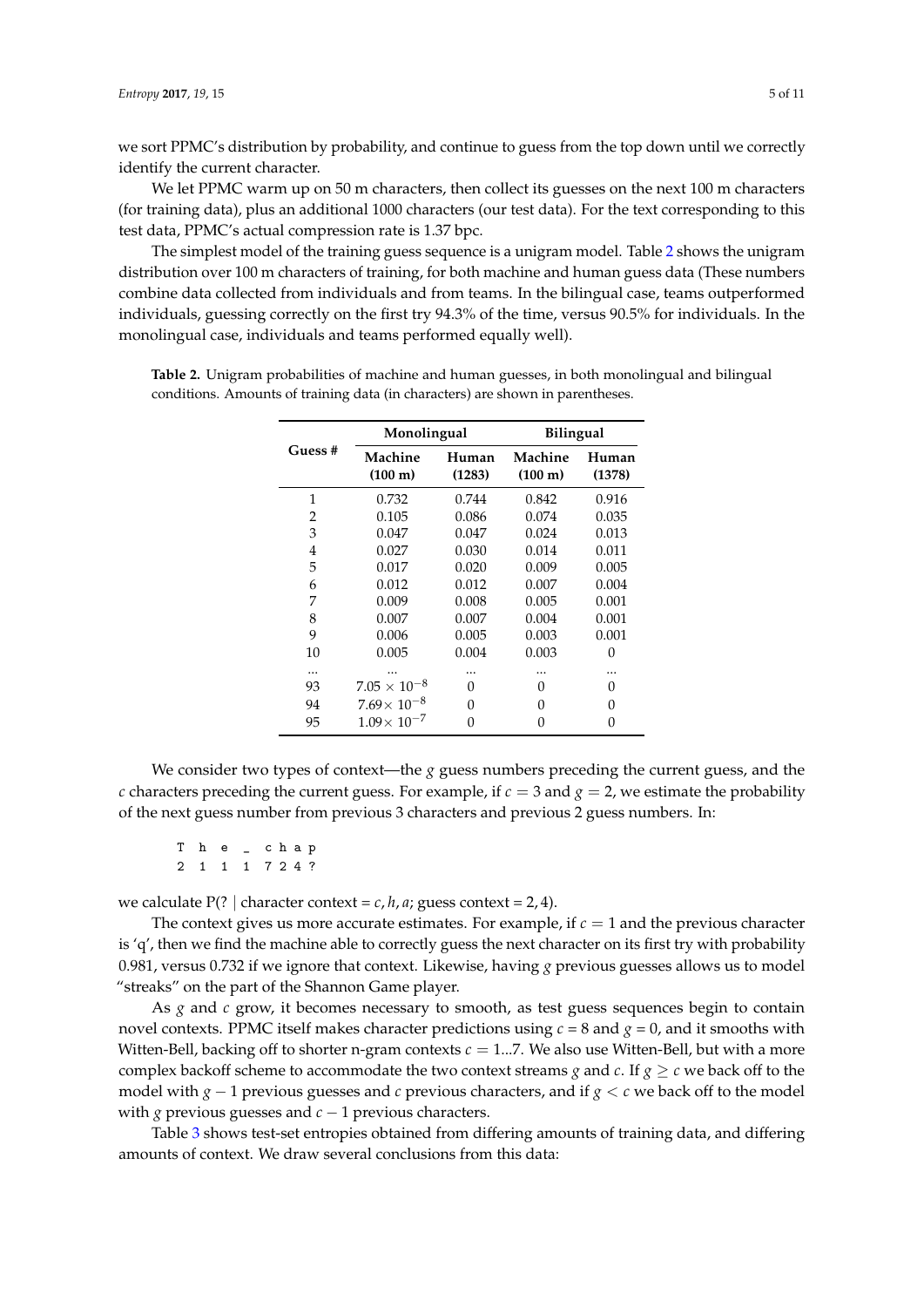- Character context (*c*) is generally more valuable than guess context (*g*).
- With large amounts of training data, modest context  $(g = 1, c = 2)$  allows us to develop a fairly tight upper bound (1.44 bpc) on PPMC's actual compression rate (1.37 bpc).
- With small amounts of training data, Witten-Bell does not make effective use of context. In fact, adding more context can result in worse test-set entropy!

The last column of Table [3](#page-5-0) shows entropies for necessarily-limited human guess data, computed with the same methods used for machine guess data. We see that human guessing is only a bit more predictable than PPMC's. Indeed, PPMC's guesses are fairly good—its massive 8-gram database is a powerful counter to human knowledge of grammar and meaning.

<span id="page-5-0"></span>**Table 3.** Entropies of monolingual test guess-sequences (1000 guesses), given varying amounts of context ( $c$  = number of previous characters,  $g$  = number of previous guess numbers) and different training set size (shown in parentheses). Witten-Bell smoothing is used for backoff to shorter contexts. The best number in each column appears in bold.

| C             | g             | <b>Machine Guessing</b> | Human            |                   |       |        |
|---------------|---------------|-------------------------|------------------|-------------------|-------|--------|
|               |               | $(100 \text{ m})$       | $(10 \text{ m})$ | (1 <sub>m</sub> ) | (1 k) | (1283) |
| 0             | 0             | 1.72                    | 1.72             | 1.72              | 1.76  | 1.68   |
| 0             | 1             | 1.70                    | 1.70             | 1.71              | 1.84  | 1.75   |
| 0             | $\mathcal{P}$ | 1.69                    | 1.69             | 1.71              | 2.03  | 1.92   |
| 1             | $\Omega$      | 1.54                    | 1.54             | 1.70              | 1.86  | 1.74   |
| 1             | 1             | 1.52                    | 1.52             | 1.54              | 2.20  | 2.18   |
| 1             | 2             | 1.50                    | 1.52             | 1.55              | 2.37  | 2.32   |
| 2             | $\Omega$      | 1.45                    | 1.51             | 1.58              | 2.25  | 2.20   |
| 2             | 1             | 1.44                    | 1.53             | 1.54              | 2.56  | 2.58   |
| $\mathcal{P}$ | $\mathcal{P}$ | 1.48                    | 1.56             | 1.59              | 2.73  | 2.70   |
| 8             | $\Omega$      | 1.37                    |                  |                   |       |        |

## *2.4. Modeling Human Guess Sequences*

How can we make better use of limited training data? Clearly, we do not observe enough instances of a particular context to robustly estimate the probabilities of the 95 possible guess numbers that may follow. Rather than estimating the multinomial directly, we instead opt for a parametric distribution. Our first choice is the *geometric* distribution, with one free parameter *p*, the chance of a successful guess at any point. For each context in the training data, we fit *p* to best explain the observations of which guesses follow. This one parameter can be estimated more robustly than the 94 free parameters of a multinomial.

Figure [3](#page-6-0) shows that the geometric distribution is a decent fit for our observed guess data, but it does not model the head of the distribution well—the probability of a correct guess on the first try is consistently greater than *p*.

Therefore, we introduce a smoothing method ("Frequency and Geometric Smoothing") that only applies geometric modeling to guess numbers greater than *i*, where data is sparse. For each context, we choose *i* such that we have seen all guess numbers 1..*i* at least *k* times each, where

$$
k = min(\frac{Number\ of\ samples\ seen\ in\ context}{20}, 4)
$$

Table [4](#page-6-1) (left half) demonstrates the effect of different smoothing methods on estimated entropies for human guess data. The monolingual Witten-Bell smoothing column in this figure is the same of last column of Table [3.](#page-5-0)

The right half of Table [4](#page-6-1) shows the bilingual case. For the machine case, we use the algorithm of Zoph et al. [\[1\]](#page-9-0). Note that the machine and human subjects both make use of source-sentence context when predicting. However, we do not use source context when modeling guess sequences, only target context.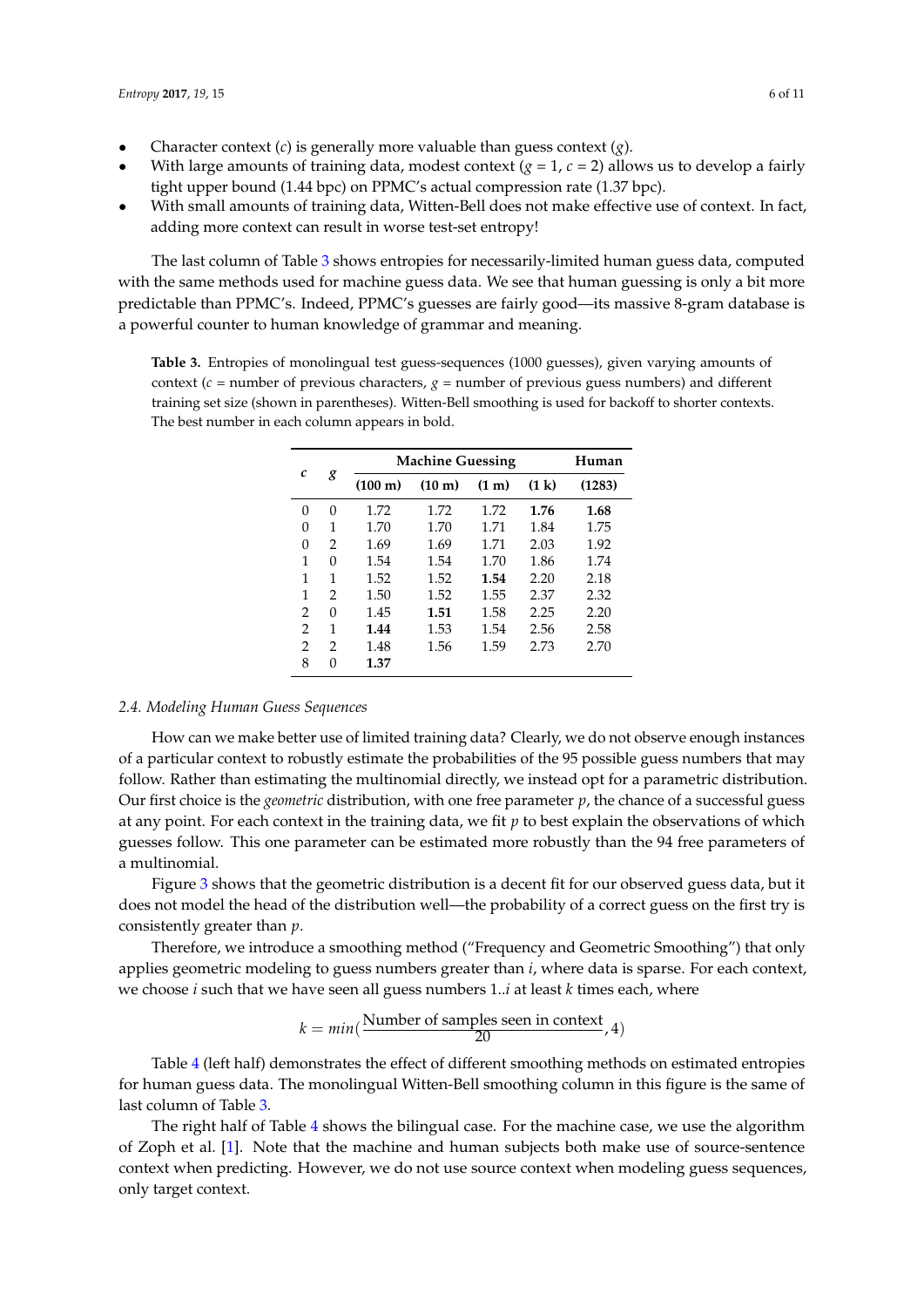<span id="page-6-0"></span>

**Figure 3.** Guess number distributions from human monolingual Shannon Game experiments (training portion). Plot (**a**) shows all 1238 guesses, while plots (**b**–**d**) show guesses made in specific character contexts ' ' (space), 'a' and 'p'. The *y*-axis (probability of guess number) is given in log scale, so a geometric distribution is represented by a straight line. We observe that the single-parameter geometric distribution is a good fit for either the head or the tail of the curve, but not both.

| c        |          |                          | <b>Monolingual Human Guessing</b> |                                             | <b>Bilingual Human Guessing</b> |                        |                                             |
|----------|----------|--------------------------|-----------------------------------|---------------------------------------------|---------------------------------|------------------------|---------------------------------------------|
|          | g        | Witten-Bell<br>Smoothing | Geometric<br>Smoothing            | Frequency and<br><b>Geometric Smoothing</b> | Witten-Bell<br>Smoothing        | Geometric<br>Smoothing | Frequency and<br><b>Geometric Smoothing</b> |
| $\Omega$ | $\Omega$ | 1.68                     | 2.02                              | 1.62                                        | 0.54                            | 0.73                   | 0.67                                        |
|          |          | 1.75                     | 2.06                              | 1.62                                        | 0.56                            | 0.72                   | 0.66                                        |
|          | 2        | 1.92                     | 2.06                              | 1.65                                        | 0.61                            | 0.72                   | 0.67                                        |
|          | $\Omega$ | 1.74                     | 1.57                              | 1.50                                        | 0.65                            | 0.57                   | 0.48                                        |
|          |          | 2.18                     | 1.55                              | 1.48                                        | 0.84                            | 0.56                   | 0.48                                        |
|          | 2        | 2.32                     | 1.52                              | 1.49                                        | 0.93                            | 0.56                   | 0.49                                        |
| 2        | $\Omega$ | 2.20                     | 1.65                              | 1.60                                        | 0.94                            | 0.63                   | 0.63                                        |
|          |          | 2.58                     | 1.57                              | 1.57                                        | 1.10                            | 0.63                   | 0.62                                        |
|          |          | 2.70                     | 1.59                              | 1.58                                        | 1.18                            | 0.63                   | 0.63                                        |

<span id="page-6-1"></span>**Table 4.** Entropies of human guess-sequences (1000 test-set guesses), given varying amounts of context  $(c =$  number of previous characters,  $g =$  number of previous guess numbers) and different smoothing methods. Prediction models are trained on a separate sequence of 1283 guesses in the monolingual case, and 1378 guesses in the bilingual case. The best entropy of Monolingual/Bilingual human guessing appears in bold.

## **3. Results**

For calculating final entropy bounds, we first divide our guess sequence into 1000 for training data, 100 for development, and remainder for test (1183 for the monolingual case and 1278 for the bilingual case). We use the development set to find the best context model and smoothing model. In all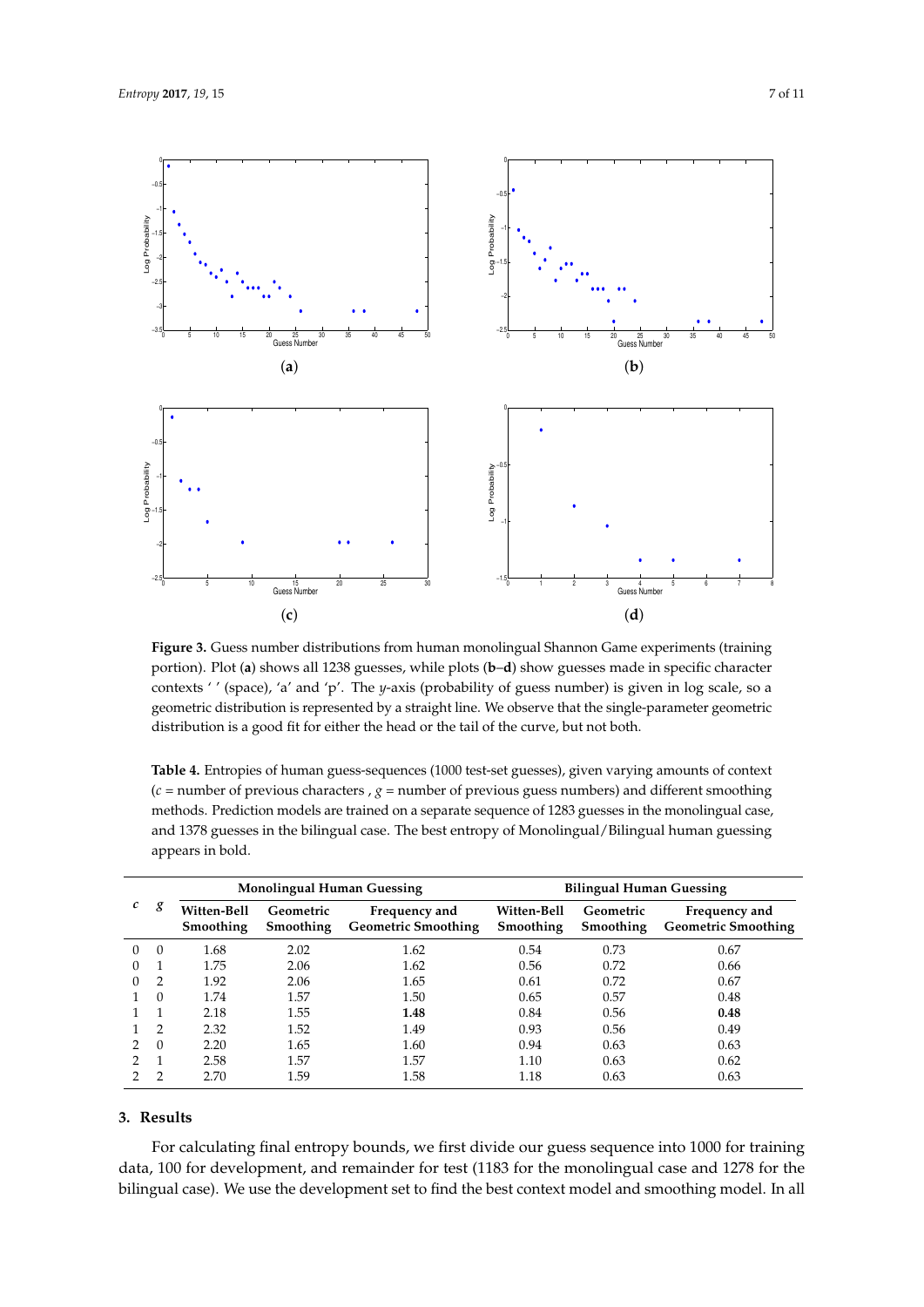experiments, using  $c = 1$  previous characters,  $g = 1$  previous guesses, and Frequency and Geometric Smoothing works best.

Table [5](#page-7-0) summarizes our results. As shown in the figure, we also computed Shannon lower bounds (see Section [1\)](#page-0-0) on all our guess sequences.

For the bilingual case of English-given-Spanish, we give a 0.48 bpc upper bound and a 0.21 bpc lower bound. In the case of machine predictors, we find that our upper bound is loose by about 13%, making it reasonable to guess that true translation entropy might be near 0.42 bpc.

<span id="page-7-0"></span>

|             | Guesser | Shannon<br><b>Upper Bound</b> | Our Improved<br><b>Upper Bound</b> | <b>Compression Rate</b> | <b>Shannon</b><br>Lower Bound |
|-------------|---------|-------------------------------|------------------------------------|-------------------------|-------------------------------|
| Monolingual | Machine | 1.76                          | 1.63                               | 1.39                    | 0.63                          |
|             | Human   | 1.65                          | 1.47                               | $\sim$ 1.25             | 0.57                          |
| Bilingual   | Machine | 1.28                          | 1.01                               | 0.89                    | 0.46                          |
|             | Human   | 0.54                          | 0.48                               | $\sim 0.42$             | 0.21                          |

**Table 5.** Summary of our entropy bounds.

## **4. Information Loss**

So far, we estimate how much information a human translator adds to the source text when they translate. We use H(*E*|*S*) to represent the conditional entropy of an English text *E* given Spanish text *S*, i.e., how many bits are required to reconstruct *E* from *S*. A related question is how much information from the original text is *lost* in the process of translation. In other words, how much of the precise wording of *S* is no longer obvious when we only have the translation *E*? We measure the number of bits needed to reconstruct the *S* from *E*, denoted H(*S*|*E*). We could estimate *H*(*S*|*E*) by running another (reversed) bilingual Shannon game in which subjects predict Spanish from English. However, fortunately we can skip this time-consuming process and calculate H(*S*|*E*) based on the definition of joint entropy [\[31\]](#page-10-2):

$$
H(E|S) + H(S) = H(S|E) + H(E)
$$
 (1)

where H(*E*) and H(*S*) are the monolingual entropies of *E* and *S*.

We can estimate H(*S*) using the monolingual Spanish Shannon game like what we did for estimating H(*E*). However, as we show in this paper, PPMC compression is close to what we get from the monolingual human Shannon game (1.39 vs. 1.25). So we can estimate  $H(S) \simeq 1.26$ , using PPMC on Spanish Europarl data, as reported by [\[1\]](#page-9-0). Using this estimate, we obtain the amount of information lost in translation as  $1.26 + 0.42 - 1.39 = 0.29$ .

We see that in the case Spanish and English, the translation process both adds and subtracts information. Other translation scenarios are asymmetric. For example, when translating the word "uncle" into Persian, we must add information (maternal or paternal uncle), but we do not lose information, as "uncle" can be reconstructed perfectly from the Persian word.

## **5. Conclusions**

We have presented new bounds for the amount of information contained in a translation, relative to the original text. We conclude:

- Bilingual compression algorithms have plenty of room to improve. There is substantial distance between the 0.95 bpc obtained by [\[1\]](#page-9-0) and our upper bound of 0.48 and lower bound of 0.21.
- Zoph et al. [\[1\]](#page-9-0) estimate that a translator adds 68% more information on top an original text. This is because their English-given-Spanish bilingual compressor produces a text that is 68% as big as that produced by a monolingual Spanish compressor. Using monolingual and bilingual Shannon Game results, we obtain a revised estimate of  $0.42/1.25 = 34\%$  (Here, the denominator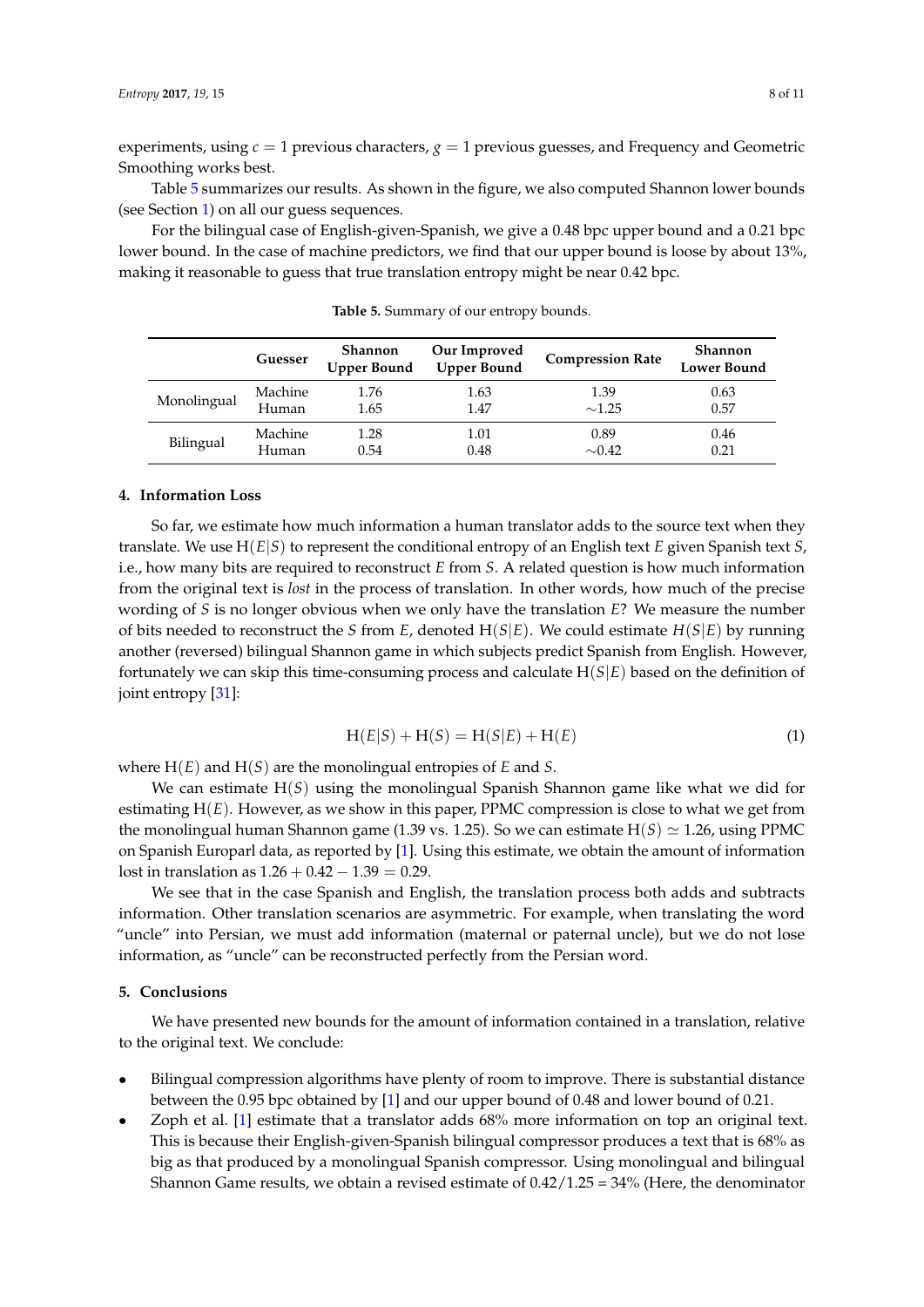is monolingual English entropy, rather than Spanish, but we assume these are close under human-level compression).

Meanwhile, it should be possible to reduce our 0.48 upper bound by better modeling of guess sequence data, and by use of source-language context. We also conjecture that the bilingual Shannon Game can be used for machine translation evaluation, on the theory that good human translators exhibit more predictable behavior than bad machine translators.

**Acknowledgments:** This work was supported by ARO grant W911NF-10-1-0533.

**Author Contributions:** Marjan Ghazvininejad and Kevin Knight contributed equally to the conception, experiments, and write up. Both authors have read and approved the final manuscript.

**Conflicts of Interest:** The authors declare no conflict of interest.

#### <span id="page-8-0"></span>**Appendix A. PPMC Compression**

This description is based on our previous work [\[1\]](#page-9-0).

Prediction by partial matching (PPM) is the most well-known adaptive, predictive compression technique [\[5\]](#page-9-14). It predicts by producing a complete probability distribution for the next character P(X|context), based on the previous *n* − 1 characters. It adaptively constructs empirical character n-gram tables (usually *n* = 1...5) as it compresses. In a given context, a n-gram table may predict only a subset of characters, so PPM reserves some probability mass for an escape (ESC), after which it executes a hard backoff to the (*n* − 1)-gram table. PPM models are different in assigning probabilities to ESC.

In PPMA,  $P(ESC)$  is  $1/(1+D)$ , where D is the number of times the context has been seen. PPMB uses  $q/D$ , where q is the number of distinct character types seen in the context. PPMC uses  $q/(q+D)$ , also known as Witten-Bell smoothing. PPMD uses *q*/2*D*.

For compression, after the model calculates the probability of the next character given the context, it sends it to the *arithmetic coder* [\[4,](#page-9-3)[6\]](#page-9-13). Figure [A1](#page-2-0) sketches the technique. We produce context-dependent probability intervals, and each time we observe a character, we move to its interval. Our working interval becomes smaller and smaller, but the better our predictions, the wider it stays. A document's compression is the shortest bit string that fits inside the final interval. In practice, we do the bit-coding as we navigate probability intervals. In this paper, when we force the machine to play the Shannon game, we are only interested in the probability distribution of the next character, so we skip the arithmetic coding of the probabilities.



**Figure A1.** Arithmetic coding.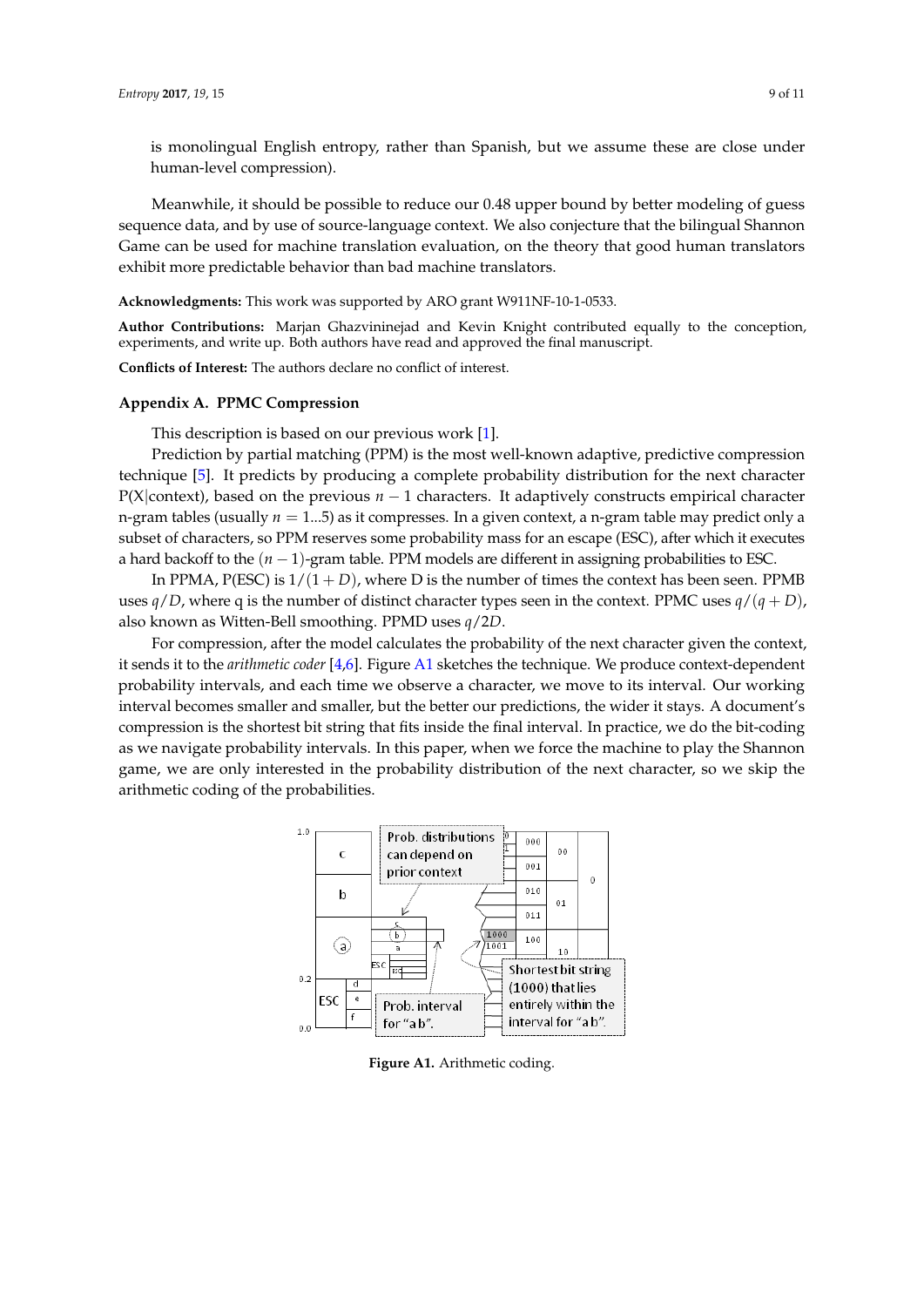## **References**

- <span id="page-9-0"></span>1. Zoph, B.; Ghazvininejad, M.; Knight, K. How Much Information Does a Human Translator Add to the Original? In Proceedings of the Conference on Empirical Methods in Natural Language Processing, Lisbon, Portugal, 17–21 September 2015.
- <span id="page-9-1"></span>2. Bilingual Compression Challenge. Available online: http://www.isi.edu/natural-language/compression (accessed on 28 December 2016).
- <span id="page-9-2"></span>3. Shannon, C. Prediction and Entropy of Printed English. *Bell Syst. Tech. J.* **1951**, *30*, 50–64.
- <span id="page-9-3"></span>4. Rissanen, J.; Langdon, G. Universal modeling and coding. *IEEE Trans. Inf. Theory* **1981**, *27*, 12–23.
- <span id="page-9-14"></span>5. Cleary, J.; Witten, I. Data compression using adaptive coding and partial string matching. *IEEE Trans. Commun.* **1984**, *32*, 396–402.
- <span id="page-9-13"></span>6. Witten, I.; Neal, R.; Cleary, J. Arithmetic coding for data compression. *Commun. ACM* **1987**, *30*, 520–540.
- 7. Brown, P.F.; Della Pietra, V.J.; Mercer, R.L.; Della Pietra, S.A.; Lai, J.C. An estimate of an upper bound for the entropy of English. *Comput. Linguist.* **1992**, *18*, 31–40.
- 8. Zobel, J.; Moffat, A. Adding compression to a full-text retrieval system. *Softw. Pract. Exp.* **1995**, *25*, 891–903.
- 9. Teahan, W.J.; Cleary, J.G. The entropy of English using PPM-based models. In Proceedings of the IEEE Data Compression Conference (DCC '96), Snowbird, UT, USA, 31 March–3 April 1996; pp. 53–62.
- 10. Witten, I.; Moffat, A.; Bell, T. *Managing Gigabytes: Compressing and Indexing Documents And Images*; Morgan Kaufmann: San Francisco, CA, USA, 1999.
- <span id="page-9-4"></span>11. Mahoney, M. *Adaptive Weighting of Context Models for Lossless Data Compression*; Technical Report CS-2005-16; Florida Institute of Technology: Melbourne, FL, USA, 2005.
- <span id="page-9-5"></span>12. Hutter, M. 50,000 Euro Prize for Compressing Human Knowledge. Available online: <http://prize.hutter1.net> (accessed on 29 September 2016).
- <span id="page-9-6"></span>13. Conley, E.; Klein, S. Using alignment for multilingual text compression. *Int. J. Found. Comput. Sci.* **2008**, *19*, 89–101.
- 14. Martínez-Prieto, M.; Adiego, J.; Sánchez-Martínez, F.; de la Fuente, P.; Carrasco, R.C. On the use of word alignments to enhance bitext compression. In Proceedings of the Data Compression Conference, Snowbird, UT, USA, 30 March–1 April 2009; p. 459.
- 15. Adiego, J.; Brisaboa, N.; Martínez-Prieto, M.; Sánchez-Martínez, F. A two-level structure for compressing aligned bitexts. In Proceedings of the 16th International Symposium on String Processing and Information Retrieval, Saariselka, Finland, 25–27 August 2009; pp. 114–121.
- 16. Adiego, J.; Martínez-Prieto, M.; Hoyos-Torío, J.; Sánchez-Martínez, F. Modelling parallel texts for boosting compression. In Proceedings of the Data Compression Conference, Snowbird, UT, USA, 24–26 March 2010; p. 517.
- 17. Sánchez-Martínez, F.; Carrasco, R.; Martínez-Prieto, M.; Adiego, J. Generalized biwords for bitext compression and translation spotting. *J. Artif. Intell. Res.* **2012**, *43*, 389–418.
- <span id="page-9-7"></span>18. Conley, E.; Klein, S. Improved Alignment-Based Algorithm for Multilingual Text Compression. *Math. Comput. Sci.* **2013**, *7*, 137–153.
- <span id="page-9-8"></span>19. Grignetti, M. A note on the entropy of words in printed English. *Inf. Control* **1964**, *7*, 304–306.
- 20. Burton, N.; Licklider, J. Long-range constraints in the statistical structure of printed English. *Am. J. Psychol.* **1955**, *68*, 650–653.
- 21. Paisley, W. The effects of authorship, topic, structure, and time of composition on letter redundancy in English texts. *J. Verbal Learn. Verbal Behav.* **1966**, *5*, 28–34.
- <span id="page-9-9"></span>22. Guerrero, F. A New Look at the Classical Entropy of Written English. *arXiv* **2009**, arXiv:0911.2284.
- <span id="page-9-10"></span>23. Jamison, D.; Jamison, K. A note on the entropy of partially-known languages. *Inf. Control* **1968**, *12*, 164–167.
- 24. Rajagopalan, K. A note on entropy of Kannada prose. *Inf. Control* **1965**, *8*, 640–644.
- 25. Newman, E.; Waugh, N. The redundancy of texts in three languages. *Inf. Control* **1960**, *3*, 141–153.
- 26. Siromoney, G. Entropy of Tamil prose. *Inf. Control* **1963**, *6*, 297–300.
- <span id="page-9-11"></span>27. Wanas, M.; Zayed, A.; Shaker, M.; Taha, E. First second-and third-order entropies of Arabic text (Corresp.). *IEEE Trans. Inf. Theory* **1976**, *22*, 123.
- <span id="page-9-12"></span>28. Cover, T.; King, R. A convergent gambling estimate of the entropy of English. *IEEE Trans. Inf. Theory* **1978**, *24*, 413–421.